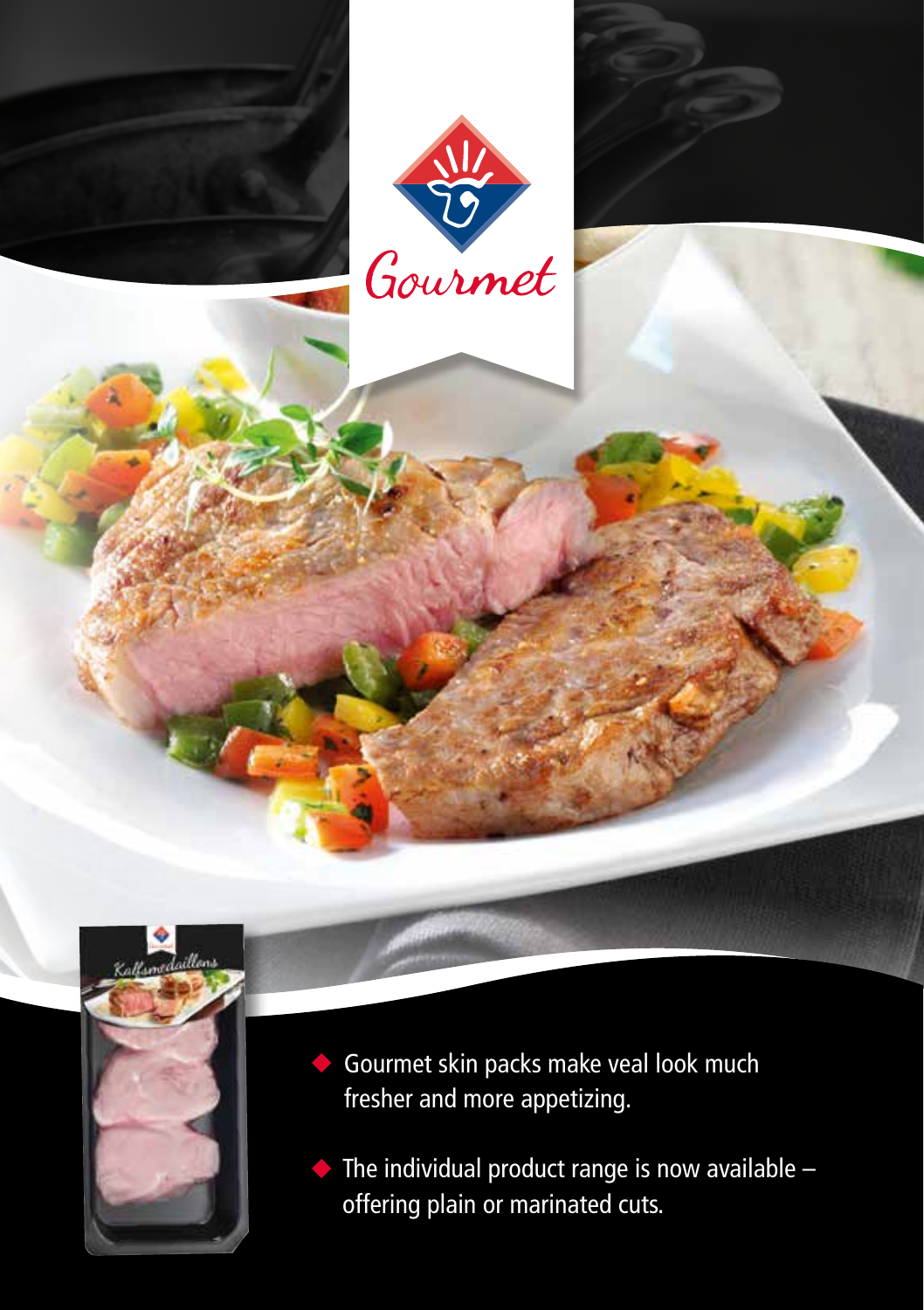

Our Gourmet veal products look good, stay fresher for longer and are guaranteed to be best sellers in your refrigerated display unit. Skin-packed products look more appetizing.

The innovative skin-pack method is a new way to present products in an attractive way and ensure that they have a longer shelf life. After sealing the moulded bottom film of the tray, we seal the product with a special top film. This fits around the product like a second skin and keeps it securely in place, which prevents juices from escaping.





The materials used and the packaging process do not impair the quality of the product. The top film is heated and stretched only slightly and acts like a second skin without squashing the veal. It's also possible to add an extra layer of top film on the skin pack to make the product stackable. The skin packs are also suitable for products with protruding parts such as bones. Juices are unable to escape from the veal and the cuts stay firmly in place in the packaging even when hung on a suspended rack or arranged on a slanted shelf. Products such as liver, sweetbreads and veal cheeks still look fresh even after several days.

**Choose from a wide selection of skinpacked Gourmet products or ask about individual concepts.**

## Your label here?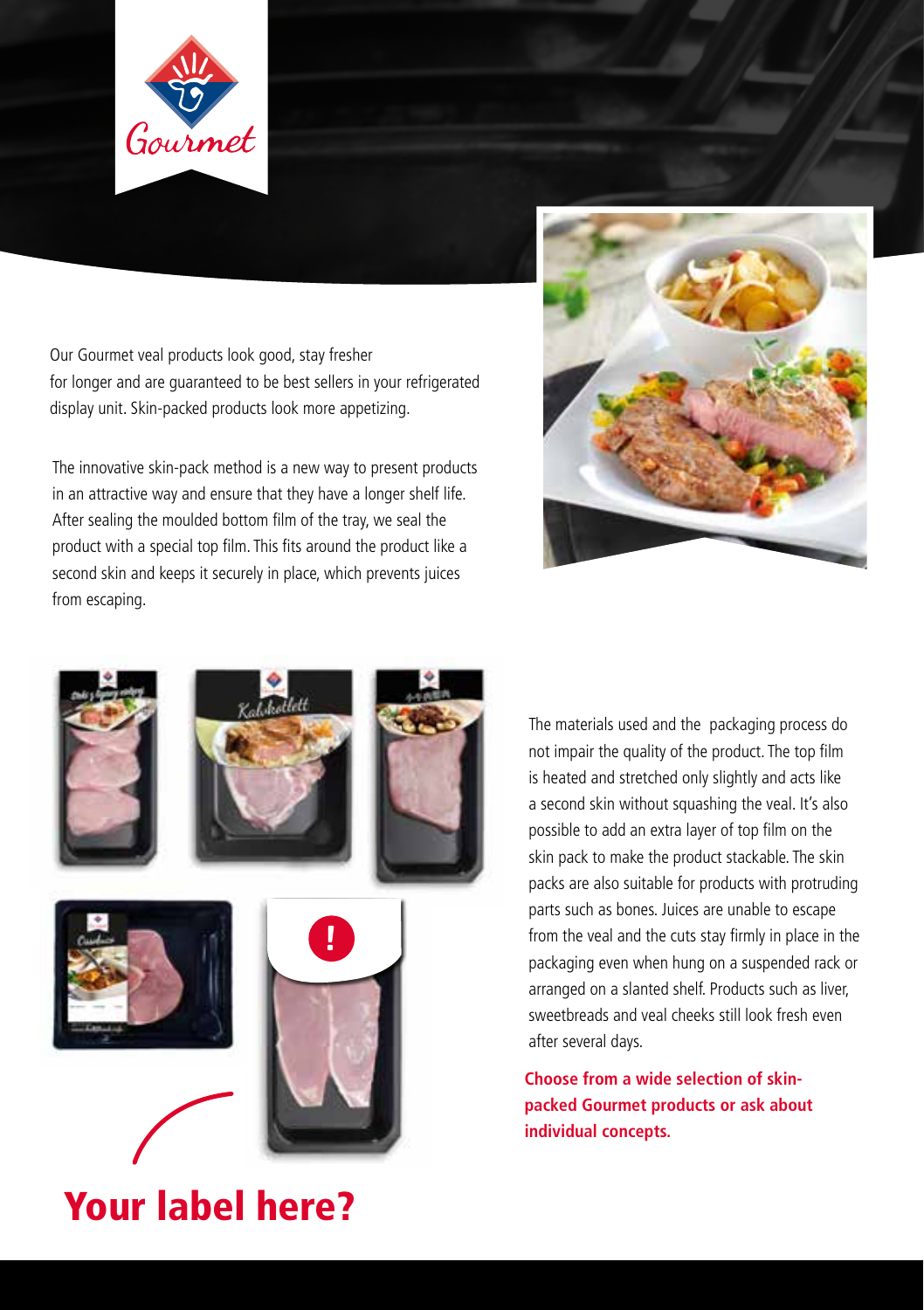## ' Gourmet skin packs make veal look much fresher and more appetizing.'

## **WHAT ARE THE BENEFITS?**

- Gourmet products display veal at its best.
- Maximum durability, no loss of juices.
- Eye-catching and attractive packaging with individual design options.
- Transparent packaging has more appeal: the product looks much fresher and more appetizing.
- Foil seal is like a second skin: no bubbles and completely airtight.
- Product remains securely in place: suitable for suspended racks or slanted shelves.
- Skin packs are equally suitable for small or large products.
- Fully customizable for retailers, including labelling.
- Supported by online recipes.

Extended shelf life. Individually portionable. Minimum waste.